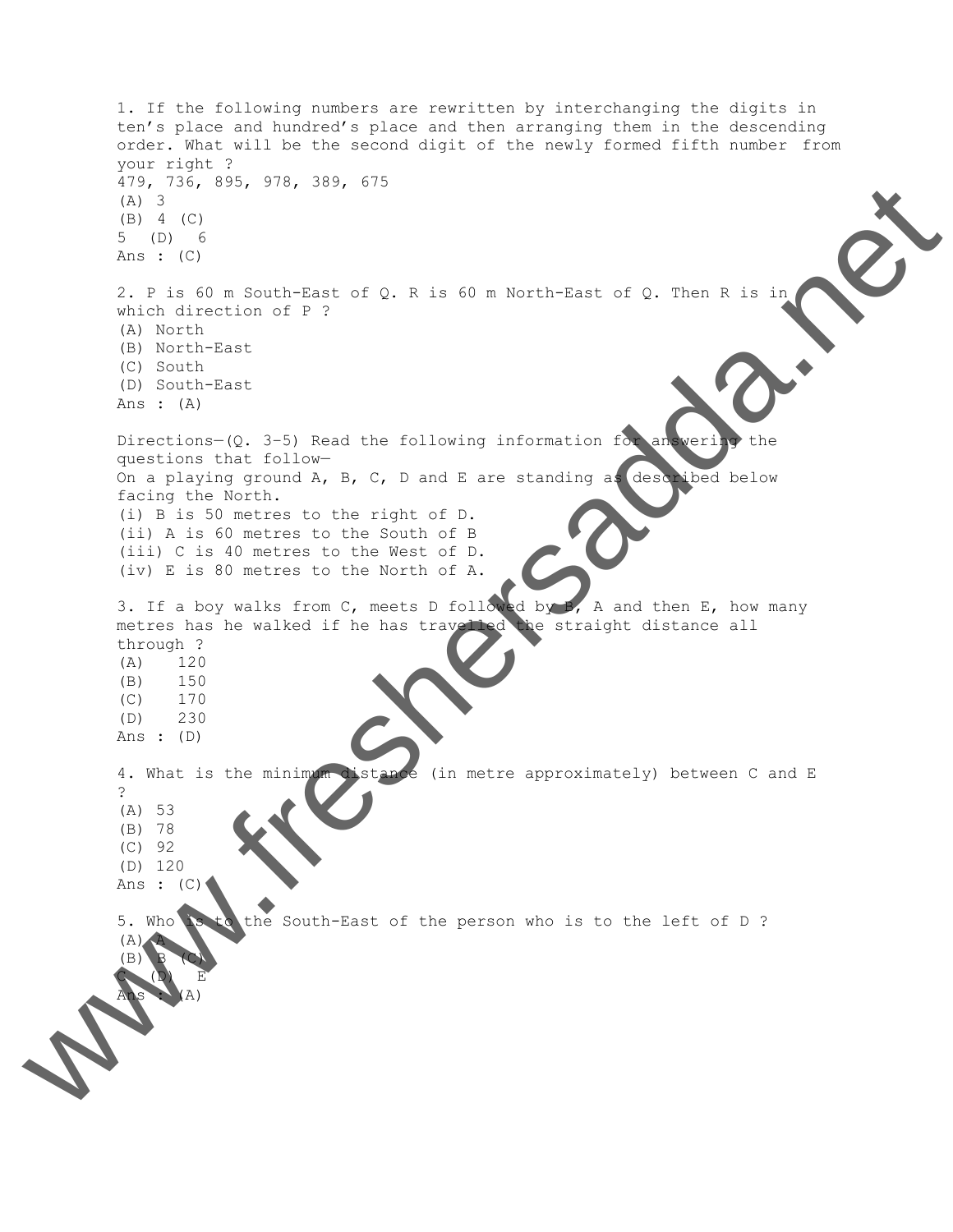6. A man was walking in the evening just before the sun set. His wife said that, his shadow fell on his right. If the wife was walking in the opposite direction of the man, then which direction the wife was facing ? (A) North (B) West (C) South (D) East Ans :  $(C)$ Directions- $(Q. 7-11)$  In each of the following questions choose the set numbers from the four alternative sets that is similar to the given set 7. Given set : (4, 9, 18) (A) (8, 14, 22) (B) (10, 15, 25) (C) (6, 12, 23) (D) (12, 17, 26) Ans : (D) 8. Given set : (10, 14, 17) (A) (4, 11, 14) (B) (9, 12, 15) (C) (8, 13, 18) (D) (6, 9, 12) Ans : (A) 9. Given set : (7, 27, 55) (A) (21, 35, 52) (B) (18, 42, 65) (C) (16, 40, 72) (D) (13, 30, 58) Ans :  $(C)$ 10. Given set : (39, 28, (A) (84, 67, 52) (B) (52, 25, 17) (C) (70, 49, 36) (D) (65, 45, 21) Ans : (A) 11. Given set : (246, 257, 358) (A) (233, 343, 345) (B) (273, 365, 367) (C) (143, 226, 237) (D) (145, 235, 325) Ans : (A) Directions—(Q. 12–16) Each question contains six or seven statements followed by four sets of combinations of three. Choose the set in which the statements are logically related. Valley Rock 200

12. (1) All books are having pages.

- 
- (3) All kings are books.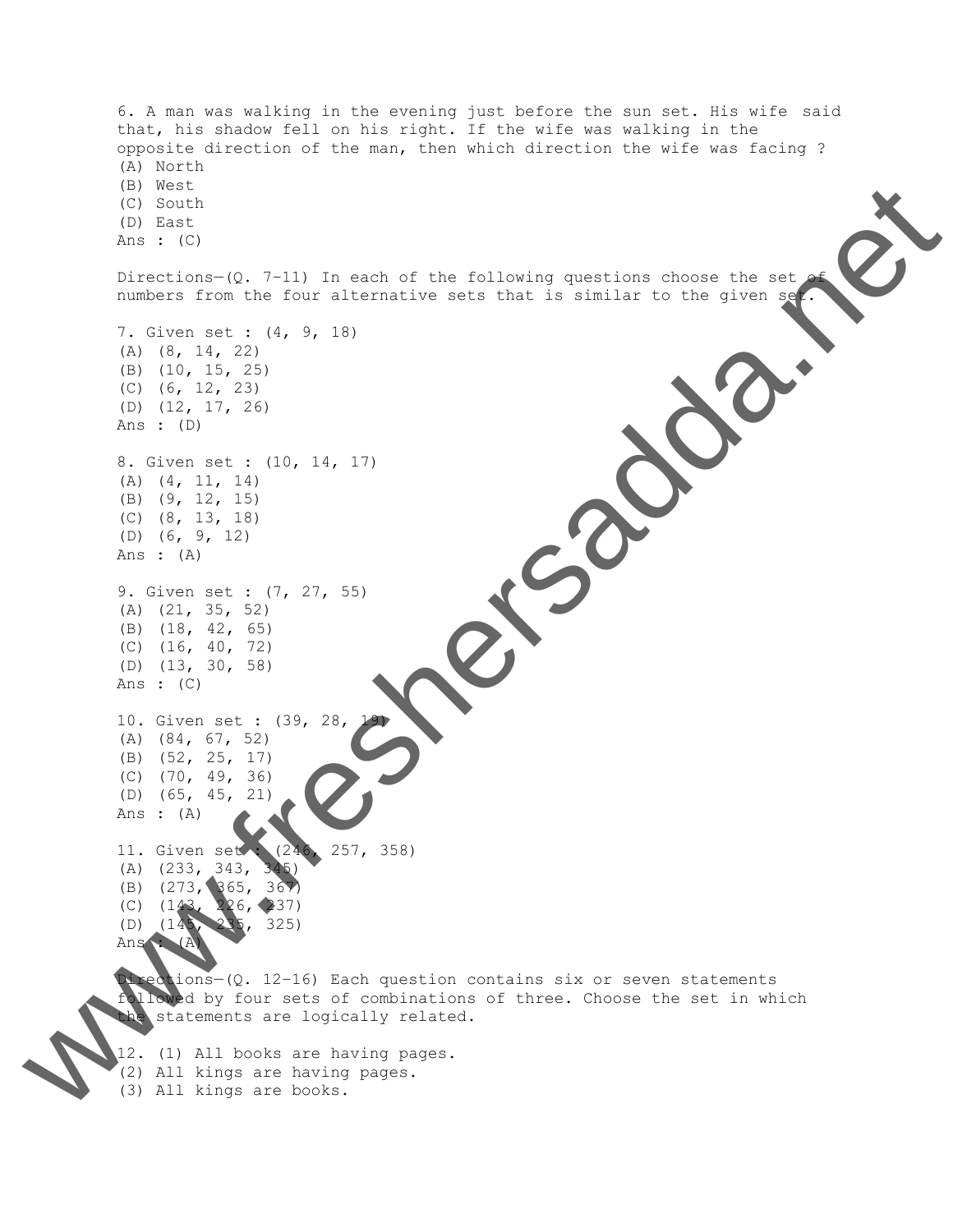```
(4) Some heavy things are having pages.
         (5) Some heavy things are books.
         (6) Some books are heavy.
         (7) Some heavy things are having pages.
         (A) 1, 2, 3
         (B) 6, 1, 4
         (C) 4, 6, 1
         (D) 1, 5, 7
         Ans : (D)
         13. (1) No athletes are vegetarians.
         (2) All cricket players are athletes.
         (3) Some athletes play cricket.
         (4) Some cricket players are vegetarians.
         (5) No cricket player is a vegetarian.
         (6) All athletes are vegetarians.
         (A) 1, 2, 5
         (B) 3, 4, 1
         (C) 1, 5, 2(D) 2, 5, 6
         Ans : (A)
         14. (1) All grandmothers cook well.
         (2) No man is a grandmother.
         (3) Some men do not cook well.
         (4) All those who cook well are men.
         (5) No one who cooks well is a man.
         (6) All those who cook well are grandmothe
         (7) Some men are not grandmothers.
         (A) 2, 6, 5
         (B) 2, 5, 6
         (C) 1, 4, 2
         (D) 6, 4, 7
         Ans : (B)
         15. (1) Looting is a crime.
         (2) Some crooked people are criminals.
         (3) All those involved in looting are criminals.
         (4) Some crooked people are involved in looting.
         (5) All criminals are looked down in society.
         (6) Some crooked people are not criminals.
         (A) 1, 4, 6
         (B) 3, 6, 2
         (C) 1, 2, 6(D) 3,
         Ans : (D)
         16. (1) Some women are those who are successful in life.
         (2) Some men are those who have patience.
             (3) No man is a woman.
          (4) All those who have patience are successful in life.
          (5) Some who are successful in life are men.
(6) Some men are not those are successful in life. www.freshersadda.net (A) 1, 3, 6
```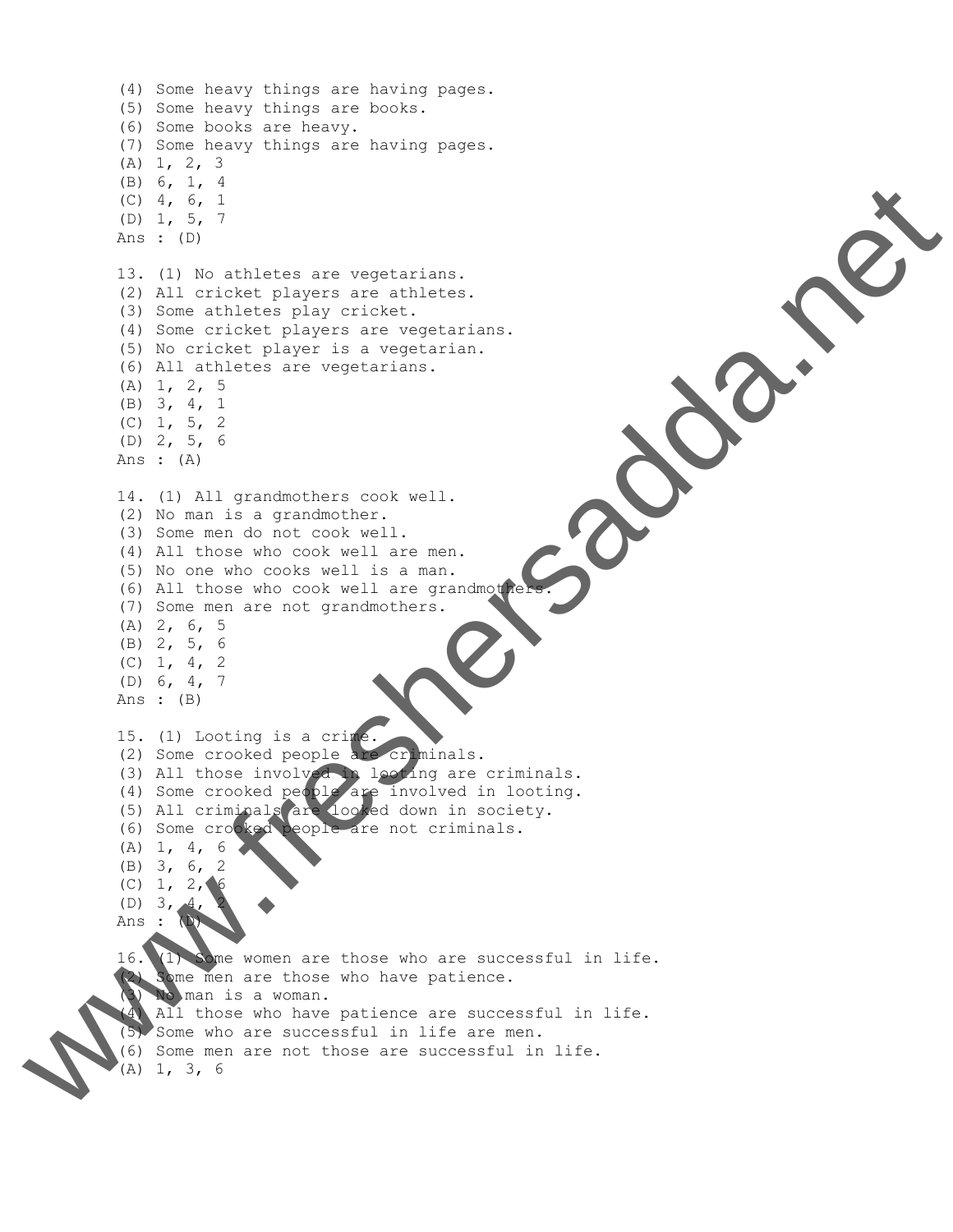(B) 4, 2, 6 (C) 1, 5, 3 (D) 2, 4, 5 Ans : (B) Directions—(Q. 17–21) Each of the questions below consists of a question and two statements numbered (I) and (II). You have to decide whether the data provided in the statements are sufficient to answer the question. Give answers— (A) If the data in statement (I) alone are sufficient to answer the question, while the data in statement (II) alone are not sufficient to answer the question; (B) If the data in statement (II) alone are sufficient to answer the question, while the data in statement (I) alone are not sufficient to answer the questions; (C) If the data even in both statements (I) and (II) together  $\Delta x$ sufficient to answer the question; (D) If the data in both statement (I) and (II) together are necessary to answer the question. 17. In which direction is Mahatmaji's statue facing I. The statue is towards the northern end of the city II. The statue's shadow falls towards East at 5  $0'$ clock in the evening. Ans :  $(C)$ 18. What is the total number of pupils in the final year class ? I. The number of boys in the final year class is twice as much as the number of girls in that class. II. The sum of the ages of all the pupils in the class is 399 years and their average age is 19 years. Ans : (B) 19. Who is the tallest among I. A is taller than C. II. B is taller than C and Ans : (C) 20. How many Sundays are there in a particular month of a particular year ? I. The month begins on Monday. II. The month ends on Wednesday. Ans : (D) 21. What is the total number of pages in this book ? I. I counted 132 pages from the beginning of this book. II. My wife counted 138 pages starting from the end of the same book. Ans : (C) Directions—(Q. 22–26) In each of the questions given below, there is a assumption (s) in the statement of the statement of the statement. The statement of the statement of the statement. The statement of the statement of the statement of the statement. We also the statement of the statement

statement followed by three assumptions numbered I, II and III. An assumption is something supposed or taken for granted. You have to consider the statement and assumptions and then decide, which of the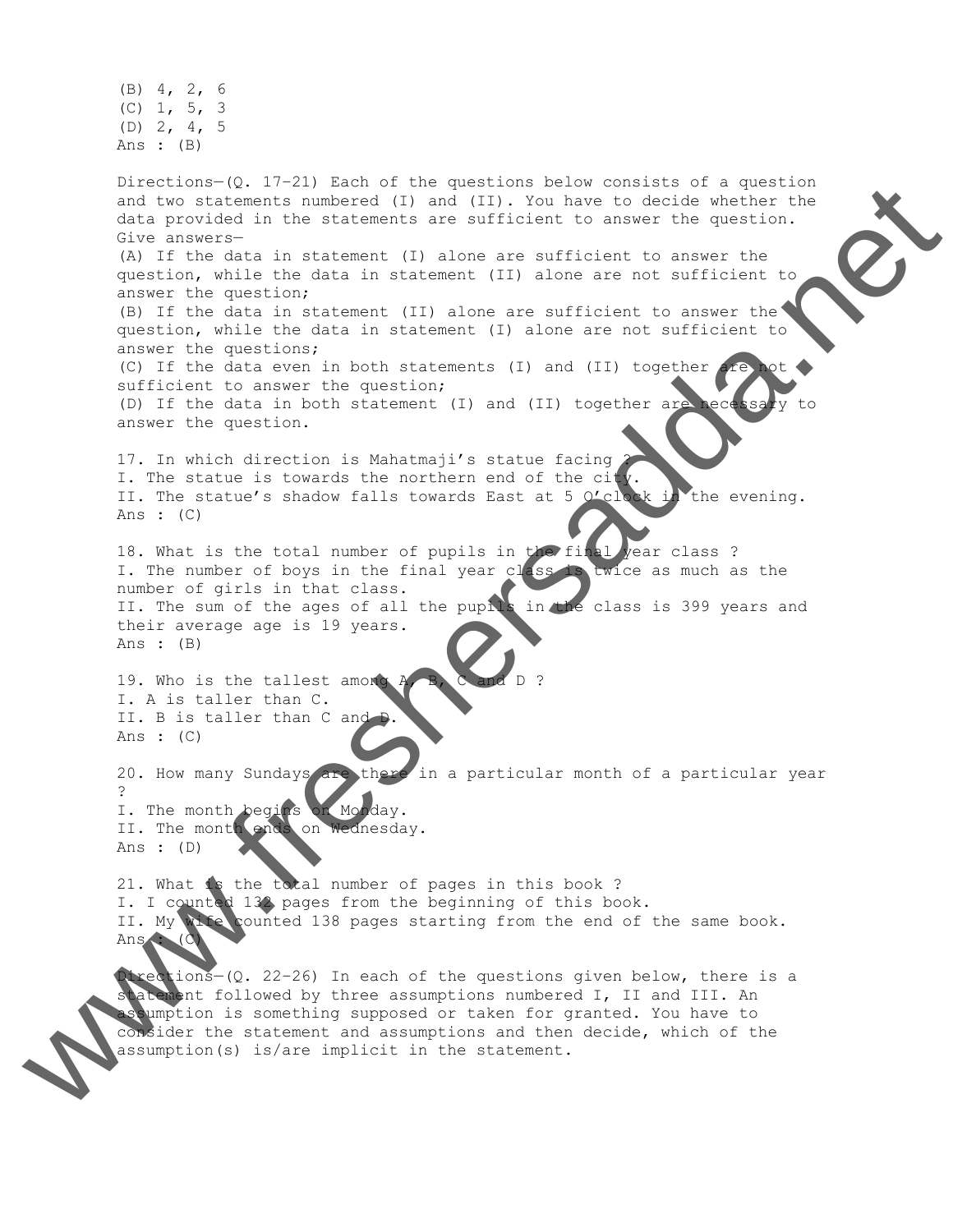22. Statement : During pre-harvest kharif seasons, the government has decided to release vast quantity of foodgrains from FCI. Assumptions :I. There may be a shortage of foodgrains in the market during this season. II. The kharif crop may be able to replenish the stock of FCI. III. There may be a demand from the farmers to procure kharif crop immediately after harvest. (A) None is implicit (B) Only I and II are implicit (C) Only II and III are implicit (D) All are implicit Ans : (D) 23. Statement : To improve the employment situation in India, there is need to recast the present educational system towards implementation of scientific discoveries in daily life. Assumptions : I. The students after completing such education may be able to earn their livelihood. II. This may bring meaning of education in the minds of the you III. The state may earn more revenue as more and more people will engage themselves in self employment. (A) Only I and II are implicit (B) Only III is implicit (C) Only I and III are implicit (D) None is implicit Ans : (A) 24. Statement : To increase profit, the oil exporting countries decided to reduce the production of crude by 5 million barrels per day. Assumptions : I. The price of crude may increase due to less production. II. The demand of crude may remain same in future. III. Other countries may continue buying crude from these countries. (A) All are implicit (B) Only II and III are impli (C) Only I and II are implic (D) None is implicit Ans : (C) 25. Statement : "We do not want you to see our product on newspaper, visit our shop to get a full view." - an advertisement. Assumptions : I. Reople generally decide to purchase any product after seeing the name in the advertisement. II. Uncommon appeal may attract the customers. III. People may come to see the product. (A) All are implicit (B) None is implicit (C) Only II and III are implicit (D) Only I and II are implicit Ans : (A) 26. Statement : The Reserve Bank of India has directed the banks to refuse fresh loans to major defaulters. Assumption in the banks may still give loans may still give loan to the default give loan to default and the default of the default of the default of the default of the default of the default of the default of the default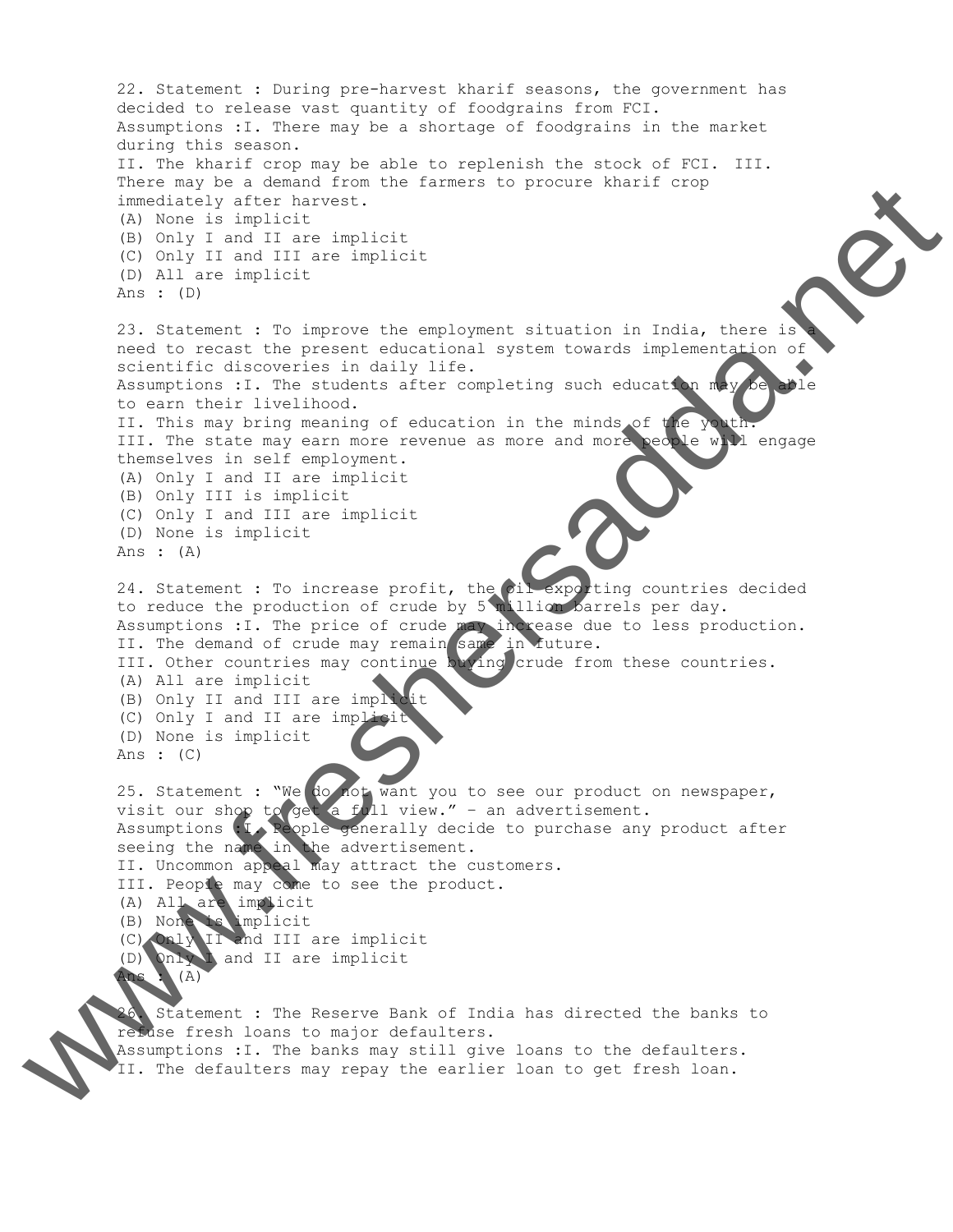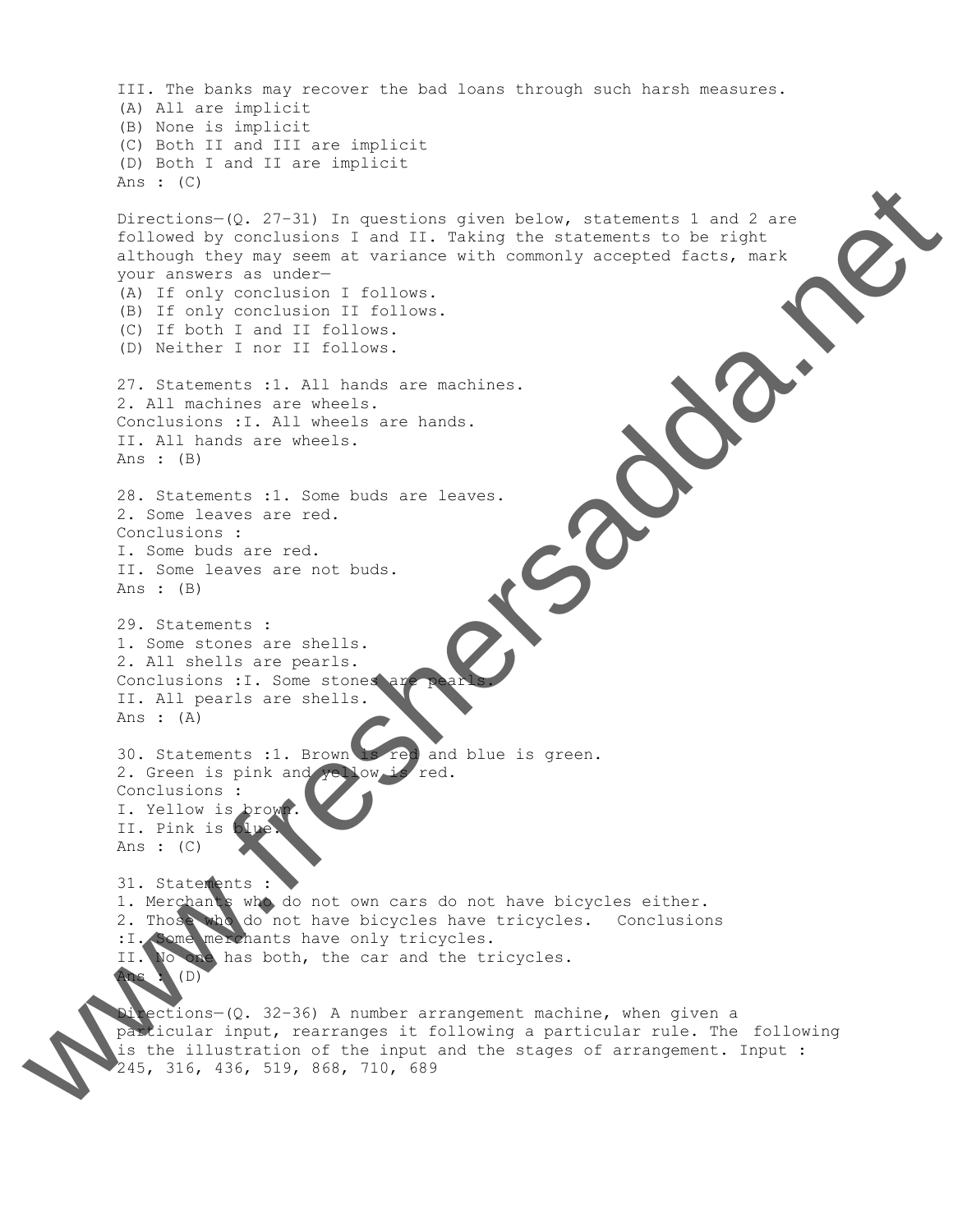Step I : 710, 316, 436, 519, 868, 245, 689 Step II : 710, 316, 245, 519, 868, 436, 689 Step III : 710, 316, 245, 436, 868, 519, 689 Step IV : 710, 316, 245, 436, 519, 868, 689 Step IV is the last step of input. 32. If 655, 436, 764, 799, 977, 572, 333 is the input which of the following steps will be '333, 436, 572, 655, 977, 764, 799' ? (A) II (B) III (C) IV (D) I Ans : (B) 33. How many steps will be required to get the final output from the following input ? Input : 544, 653, 325, 688, 461, 231, 857 (A) 5 (B) 4 (C) 3 (D) 6 Ans : (A) 34. For the given input, which of the following will be third step ? Input : 236, 522, 824, 765, 622, 463, 358 (A) 522, 236, 765, 824, 622, 463, 358 (B) 522, 622, 236, 824, 765, 463, 358 (C) 522, 622, 236, 765, 824, 463, 358 (D) 522, 622, 236, 463, 824, 765, 358 Ans : (C) 35. If following is the second step for an input, what will be the fourth step ? Step II : 620, 415, 344, 537, 787, 634, 977 (A) 620, 415, 344, 537, 634, 787, (B) 620, 415, 344, 634, 537, 787, 977 (C) 620, 415, 344, 634, 787, 537, 977 (D) Can't be determined Ans : (B) 36. Which of the following is the last step for the following input ? Input : 473, 442, 735, 542, 367, 234, 549 (A) 234, 442, 542, 473, 735, 367, 549 (B) 234, 442, 542, 735, 473, 367, 549 (C) 234, 442, 542, 473, 367, 735, 549 (D) 234, 442, 542, 735, 367, 473, 549 Ans : (A) Directions (Q. 37-41) Read the following information carefully and answer questions given below it-There is a group of six persons  $A$ ,  $B$ ,  $C$ ,  $D$ ,  $E$  and  $F$  in a family. They Psychologist, Manager, Lawyer, Jeweller, Doctor and Engineer.  $(2)$  The doctor is the grandfather of F, who is a Psychologist. (3)  $\frac{1}{100}$  The Manager D is matrix  $\frac{1}{100}$  The Manager D is matrix  $\frac{1}{100}$  The Manager D is matrix  $\frac{1}{100}$  The Manager D is matrix  $\frac{1}{100}$  The Manager D is matrix  $\frac{1}{100}$  The Manager D is matrix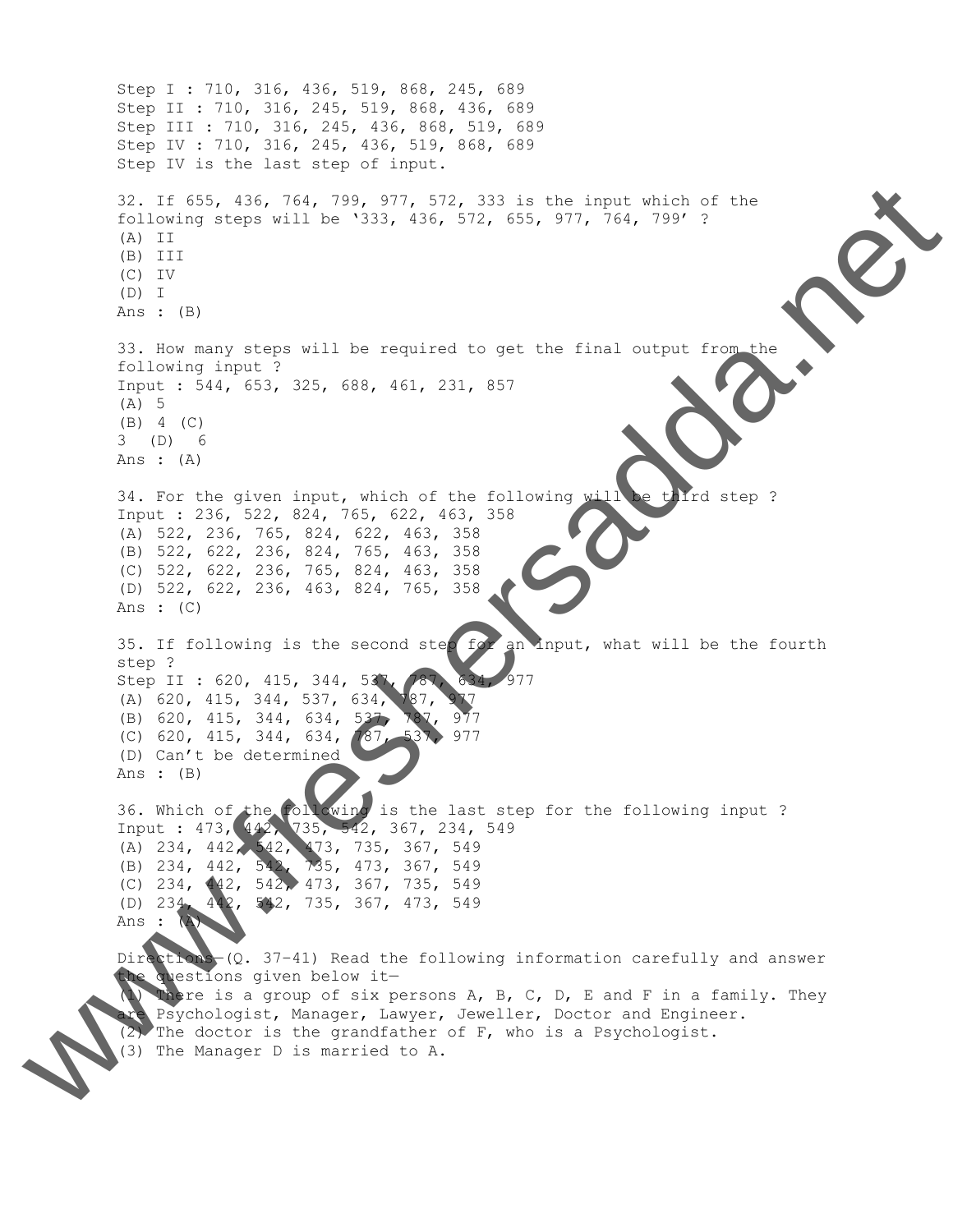(4) C, the Jeweller, is married to the Lawyer. (5) B is the mother of F and E. (6) There are two married couples in the family. (7) The Psychologist is a female while Engineer is a male. 37. What is the profession of E ? (A) Doctor (B) Engineer (C) Manager (D) Psychologist Ans : (B) 38. How is A related to E ? (A) Brother (B) Uncle (C) Father (D) Grandfather Ans : (D) 39. How many male numbers are there in the family ? (A) One (B) Three (C) Four (D) Two Ans : (B) 40. What is the profession of A ? (A) Doctor (B) Lawyer (C) Jeweller (D) Manager Ans : (A) 41. Which of the following is one of the pairs of couples in the family ? (A) AB (B) AC (C) AD (D) AE Ans :  $(C)$ 42. Three of the following four are alike in a certain way and so form a group. Which is the one that does not belong to that group ? (A) Papaya (B) Mango (C) Jackfruit (D) Watermelon Ans : (C) Three of the following four are similar in relation to their positions in the English alphabet and hence form a group. Which one does not belong to that group ? (A) SPEAK : PZVKH (B) HUSKY : BPGFS www.freshersadda.net (C) BRAIN : MRZIY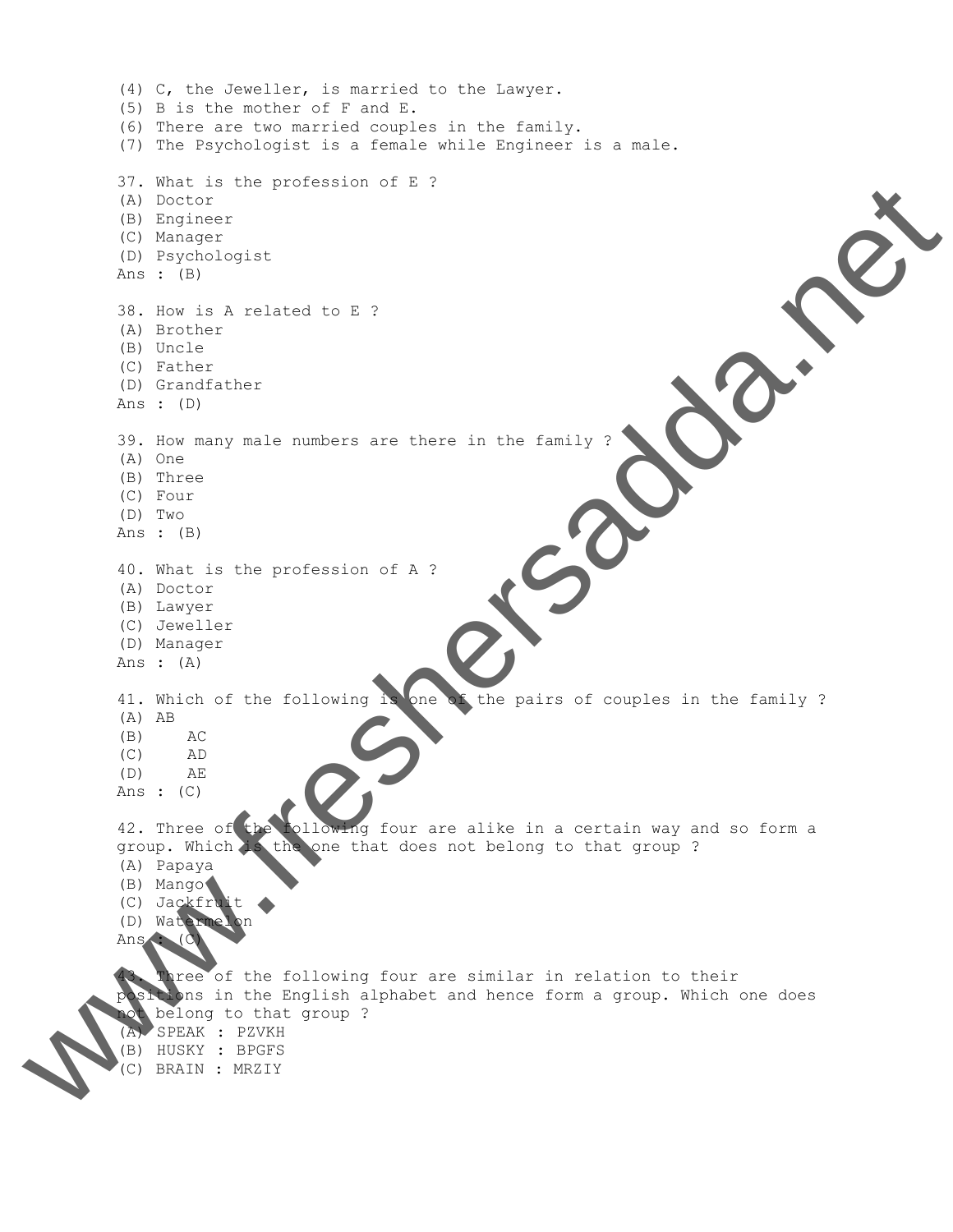(D) BREAK : PZVIY Ans : (B) 44. Three of the following four groups of letters are alike in some way while one is different. Find out which one is different ? (A) DJWR (B) EKXR (C) KQDX (D) AGTN Ans : (A) 45. Four groups of letters are given below. Three of them are alike in certain way while one is different. Choose the odd one. (A) GWOURV (B) LZKMSU (C) SFXPMG (D) JOEHNP Ans : (C) 46. Four pairs of words are given below out of which the words in all pairs except one, bear a certain common relationship. Choose the pair in which the words are differently related. (A) Watt : Power (B) Ampere : Current (C) Pascal : Pressure (D) Radian : Degree Ans : (D) 47. Number of letters skipped in between adjacent letters of the series starting from behind are increased by one. Which of the following series observes this rule ? (A) ONLKI (B) OMKIG (C) OMJFA (D) OIGDC Ans : (C) 48. If the letters of the word 'PROTECTION' which are at odd numbered position in the English alphabet are picked up and are arranged in alphabetical order from left and if they are now substituted by Z, Y, X and so on, beginning from left which letter will get substituted by X ? (A) E (B) O (C)  $T (D)$ Ans : 49. How many pairs of letters are there in the word OPERATION in which the difference between them is the same as in the English alphabet ? (A) 3  $(C)$  $(D)$  9 Ans : (C) www.freshersadda.net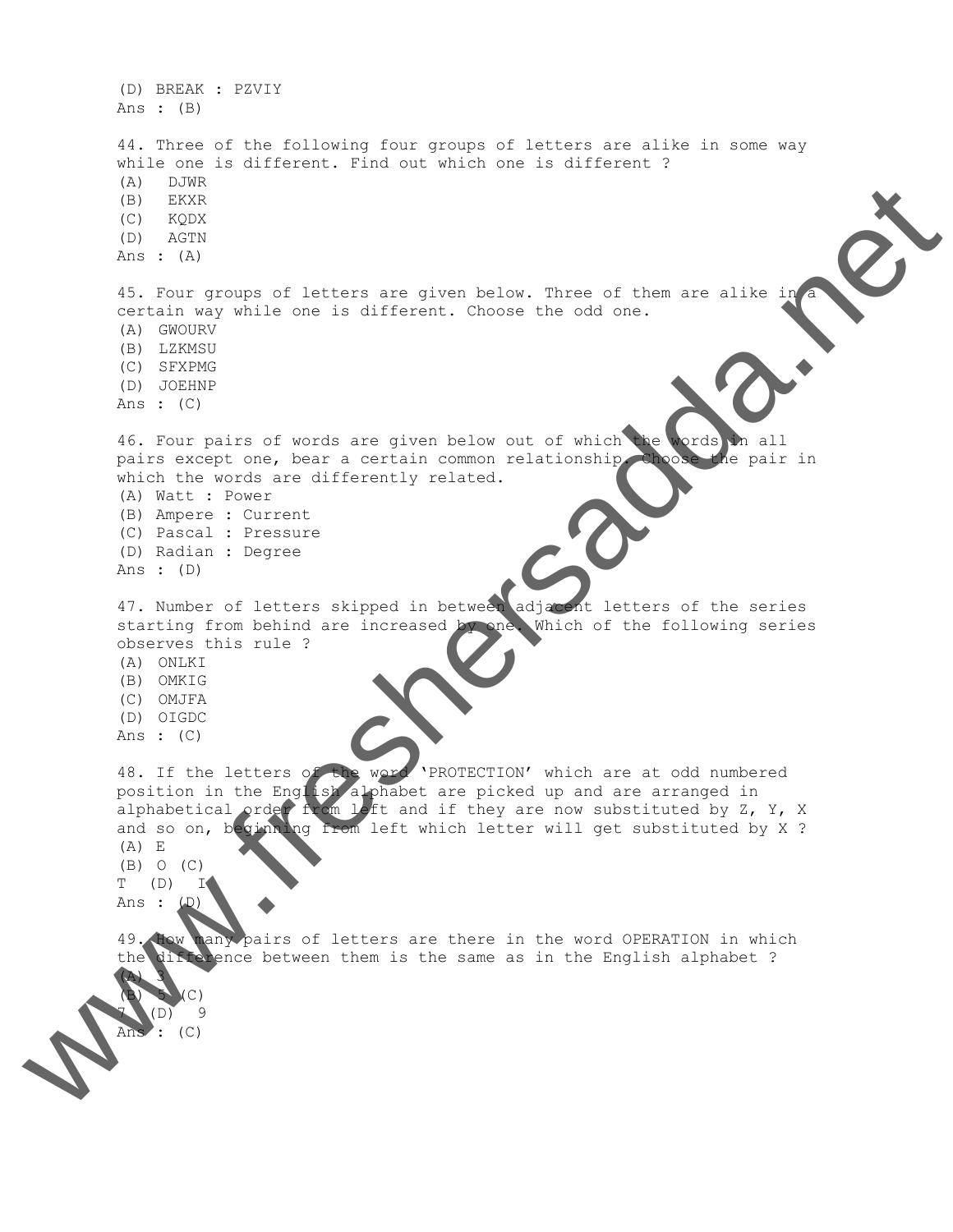50. Arrange the given words in order in which they occur in the dictionary and then choose the correct sequence. (1) Dissipate (2) Dissuade (3) Disseminate (4) Distract (5) Dissociate (6) Dissect (A) 6, 3, 1, 5, 2, 4 (B) 1, 6, 3, 2, 4, 5 (C) 3, 6, 1, 2, 5, 4 (D) 4, 6, 3, 1, 5, 2 Ans : (A) 51. The letters skipped in between the adjacent letters in the series are followed by equal space. Which of the following series observes this rule ? (A) SUXADF (B) RVZDFG (C) HKNGSW (D) RVZDHL Ans : (D) Directions- $(Q. 52-56)$  In a certain code, letters of English alphabet are coded as given for some words. The numeric code for each letter is given in bracket under coded form and corresponds to the letter in the word in the same serial order, study the coded forms of the given words and find out the rules for their classification. Applying those rules find out the code for the words given in capital letters in the questions that follow— Word Codes FormATE (0) (5) (0) NONE (5) (25) (5) (25) UNIT (30) (5) (30) (5) PIN (5) (10) (5) PAGE (5) (25) (5) (25) OPEN (30) (5) (30) (5) ONE (0) (5) (0) CUT (5) (10) (5) SEAT (5) (15) (15) DEEP (5) (20) (20) 52. VINA  $(A)$  (5) (0) (5) (1) (B) (5) (25) (5) (25) (C) (5) (30) (5) (30) (D) (5) (10) (5) (30) Ans : 53. AGE  $(0)$   $(15)$   $(0)$ (B) (15) (15) (15)  $(0)$   $(10)$   $(10)$ (D) (0) (5) (0) Ans : (D) www.freshersadda.net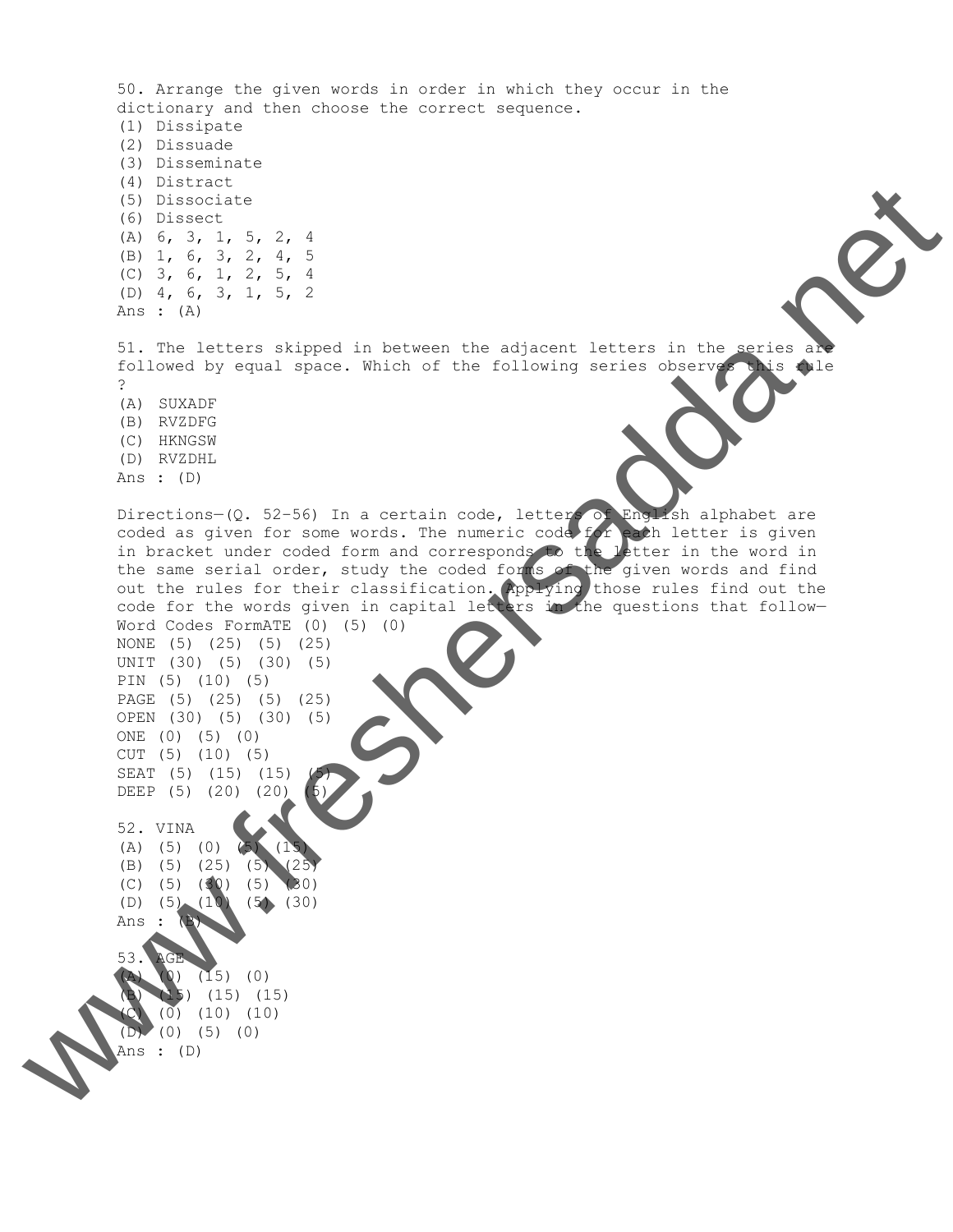54. PEAR (A) (5) (15) (15) (5) (B) (5) (25) (5) (25) (C) (5) (10) (5) (10) (D) (5) (30) (5) (30) Ans : (A) 55. TIN (A) (0) (5) (0) (B) (5) (0) (5) (C) (0) (10) (0) (D) (5) (10) (5) Ans : (D) 56. UNIT (A) (5) (30) (5) (30) (B) (5) (10) (30) (10) (C) (30) (5) (30) (5) (D) (15) (10) (10) (15) Ans : (C) 57. If the first and second digits in the squence 7 9 8 4 5 3 6 7 8 3 4 5 are interchanged, also the third and fourth digits, the fifth and sixth digits and so on which digit would be the sixth counting from your right ? (A) 5 (B) 6 (C) 7 (D) 8 Ans : (C) 58. The letter I, J, K, L, M, N, O, P, Q, R, S, T in their order are 58. The letter I, J, K, L, M, N, U  $\sum_{i=1}^{N} N_i$ , J, 1 in the case of  $\sum_{i=1}^{N} N_i$  is assigned to R. The difference between R and M is 7. The difference between K and M is 2. What number is assigned to K (A) 8 (B) 12 (C) 7 (D) 11 Ans : (B) 59. Below are given six three-character numbers. The characters comprise of digits and letters. The letter stands for one less than its serial order in the English alphabet. What will be the middle character of the 3rd number when the numbers are arranged in the decending order ? 8G6, 3DJ, F4C, 7HB, 4E6, B8I (A) 7  $(B)$ 6 (D) 4 Ans : (D) www.freshersadda.net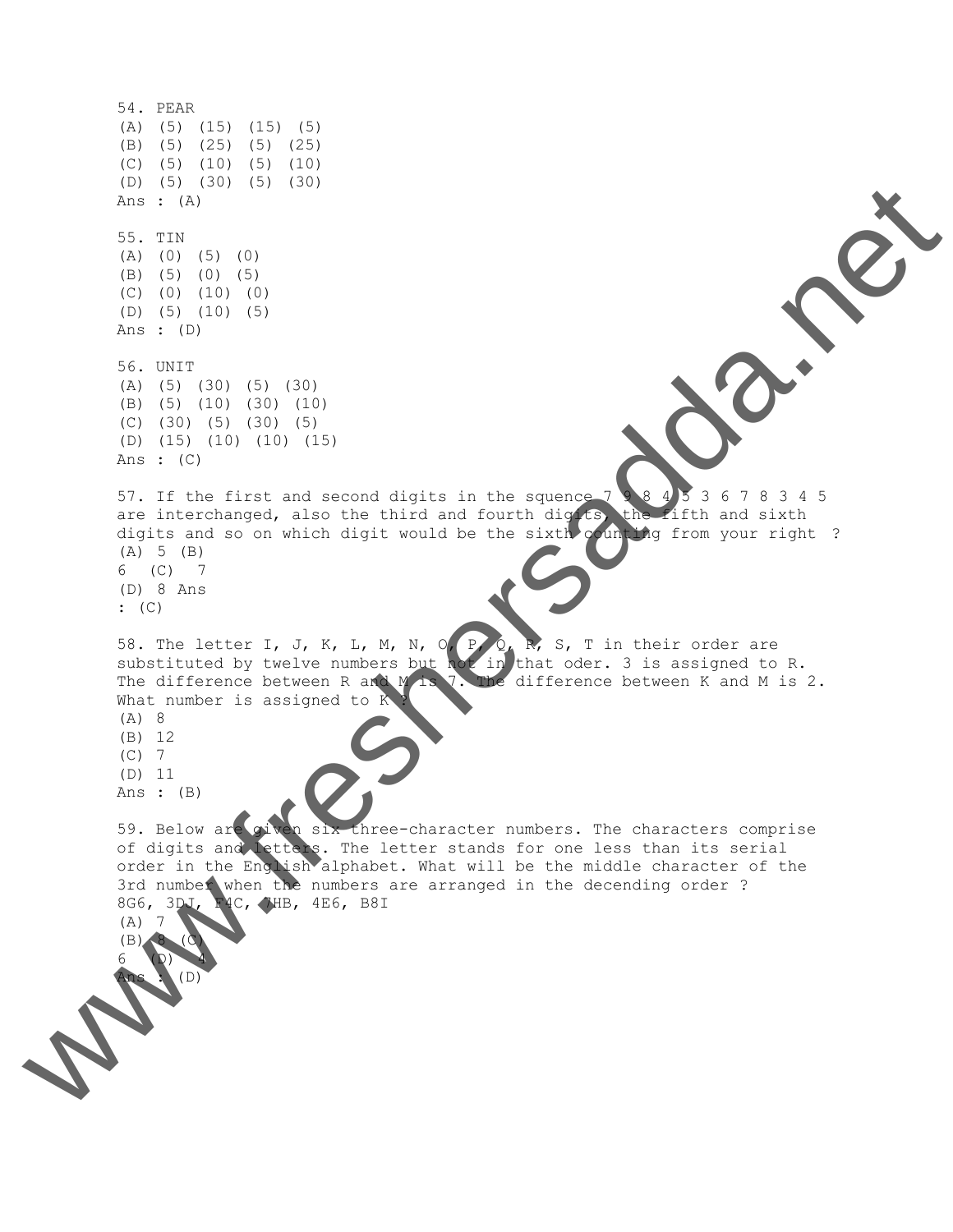```
60. Which of the following will be the third digit of the fourth number
        after the following numbers are arranged in descending order after
        reversing the positions of the digits within each number ?
         645, 869, 458, 347, 981, 792
         (A) 4
         (B) 6 (C)
        8 (D) 9
        Ans : (A)
         1. Which of the following stars lies nearest to our solar system ?
         (A) Barnard's Star
         (B) Sirius A
         (C) Alpha Centauri A
         (D) Proxima Centauri
        Ans : (D)
        2. Of the total water on the earth, fresh water reserves consti
        approximately—
         (A) 5 \cdot 8\%(B) 4 \cdot 5\%(C) 2•59%
         (D) 1•2%
        Ans : (C)
         3. The term 'Bishop' in sports is related
         (A) Chess
         (B) Hockey
         (C) Badminton
         (D) Bridge
        Ans : (A)
         4. Yakshagan is the famous dance form of the State of-
         (A) Orissa
         (B) Andhra Pradesh
         (C) Tamil Nadu
         (D) Karnataka
        Ans : (D)
         5. Balance of Payments means-
        (A) Difference between export and imports
         (B) Balance to be paid to the exporters
         (C) Balance to be paid to the industrialists
         (D) Balance coming in allocation of funds for States
        Ans :
         6. A light year is equivalent to about—
             365 days
              x million miles
            Six billion miles
         (D) Six trillion miles
Ans : (D) W.C.
```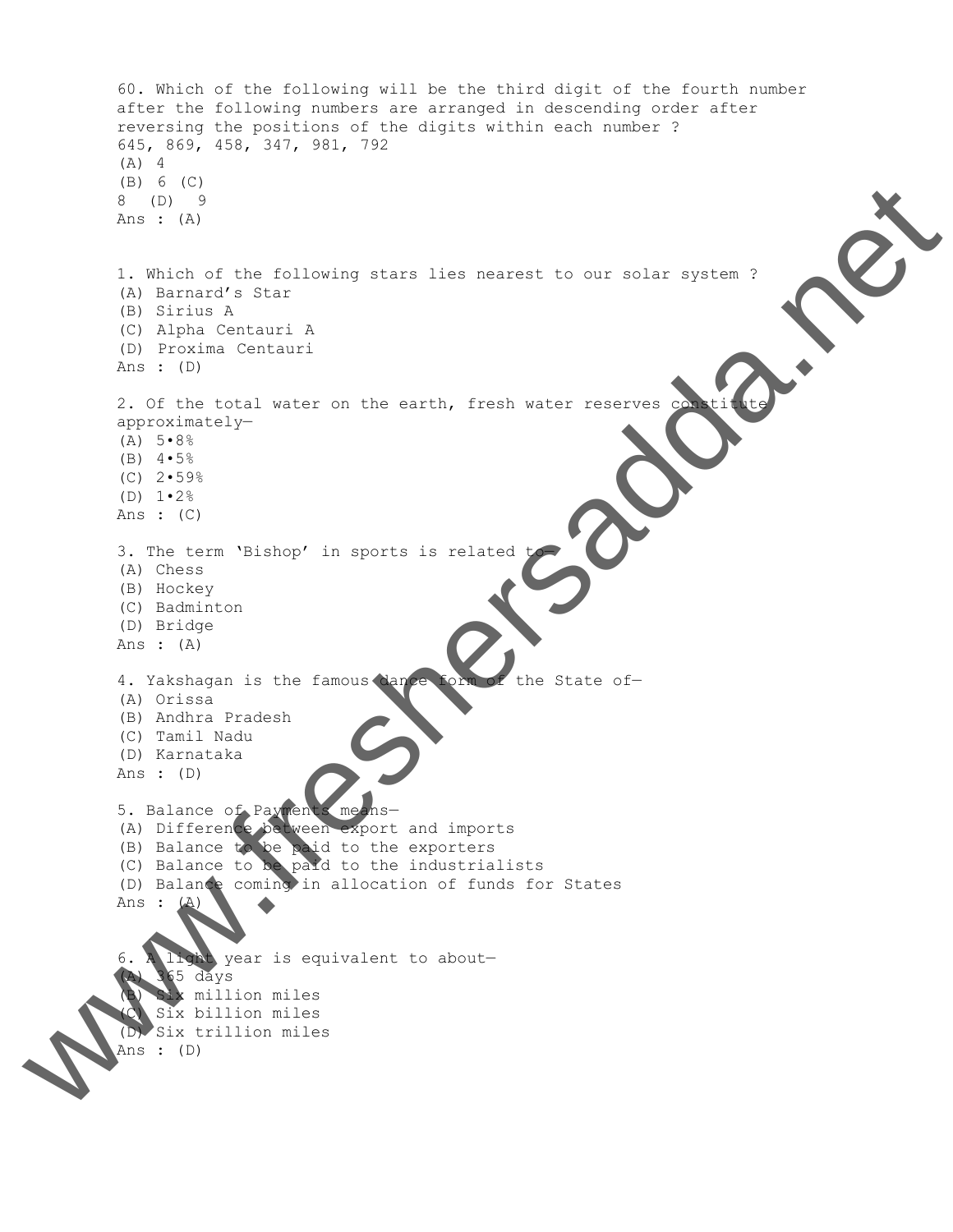7. Denmark, Iceland, Norway, Sweden and Finland are together called— (A) Slovakia (B) Scandinavia (C) Netherlands (D) Australasia Ans : (B) 8. The device used for locating submerged objects under sea is— (A) Sonar (B) Radar (C) Laser (D) Maser Ans : (A) 9. Which article of the Constitution provides the Parliament t ammend Constitution ? (A) 376 (B) 370 (C) 368 (D) 390 Ans : (C) 10. What is the name of the first successfully (A) Dawn (B) Deluxe (C) Demor (D) Dewey Ans : (D) 11. The idea of motion pictures was propounded by— (A) N. R. Finsen (B) T. A. Edison (C) J. L. Baird (D) Berliner Ans : (B) 12. In Greek mythology, Apollo is the god of which of the following ? (A) Love (B) Peace (C) Prophecy (D) Medicine Ans : (C) 13. NASA's new space telescope is— (A) Wise (B) Rise (C) Barack  $T$ elle  $(A)$ 14. Bull fighting is the national game of— (A) Italy www.freshersadda.net (B) Poland